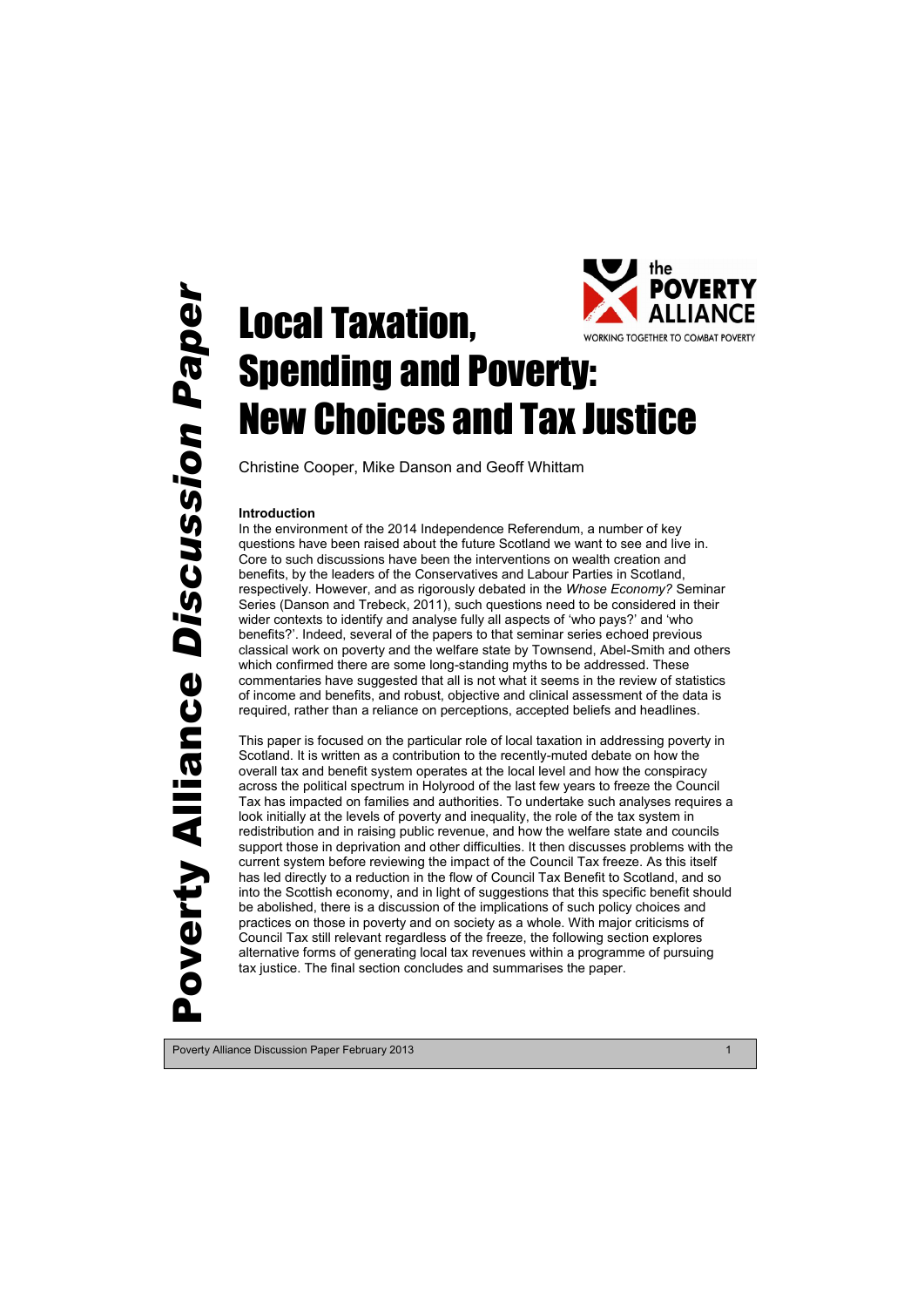#### **Poverty, Inequality, Taxes and Welfare**

It is commonly believed that the UK has a progressive taxation system with the richer members of society paying higher proportions of their incomes in tax than the poor. The reality is and has been somewhat different for many years. Although now discontinued as a statistical series, the Government serial *Economic Trends* traditionally published figures on levels of actual tax paid according to income bands. This showed very clearly that consistently the poorest 10 per cent have been losing a greater proportion of their incomes in tax than the average, and indeed than the richest 10 per cent especially. We have a regressive tax system. The levels of inequality, having been comparable to those of most other developed and northern European economies up to the late 1970s, have escalated throughout the intervening period before falling marginally on some measures towards the end of Labour's reign. Britain is now one of the most unequal and divided countries in the OECD and is returning to levels of inequity not seen since the 1930s (Lansley, 2012). And yet, the tax system exacerbates that state of unfairness in incomes with associated inequalities in health, life expectancy, well-being, education and the other indicators of a cohesive and inclusive society (Mooney and Scott, 2012; McKendrick et al., 2011; Danson and Trebeck, 2011).

While the mantra of 'we're all in this together' has metamorphosed into 'the something for nothing culture' (Johann Lamont, BBC 25<sup>th</sup> September 2012) and 'only 12 % are net generators of Scotland's wealth' (Ruth Davidson, BBC  $7<sup>th</sup>$  October 2012), the *Sunday Times* Rich List for 2010 recorded that the 'top 1,000 multimillionaires in the UK saw their collective

wealth increase by 29.9 per cent on 2009 levels – a whopping £77.25 billion. With a wealth stash of some £335.5 billion, this is almost twice the UK's well-publicised and historically largest national debt' (quoted in McKendrick et al., 2011, p.9). This is a strange backdrop against which to consider the failure of the post-war consensus to survive the attacks on the poorest in society, with those on benefits having to pay the price for the overconsumption of the rich.





There are over three quarters of a million Scots (780 000) living in relative poverty, a decline over the last five years but due to middle income groups suffering more during the recession so that there has been no reduction in absolute poverty (Scottish Government, 2012). Sharing their misery, children (17 per cent), working age adults (14 per cent) and pensioners (16 per cent) suffer about the same levels of material deprivation, while all those on benefits are relatively much worse off than their counterparts across most of Europe (OECD, 2012).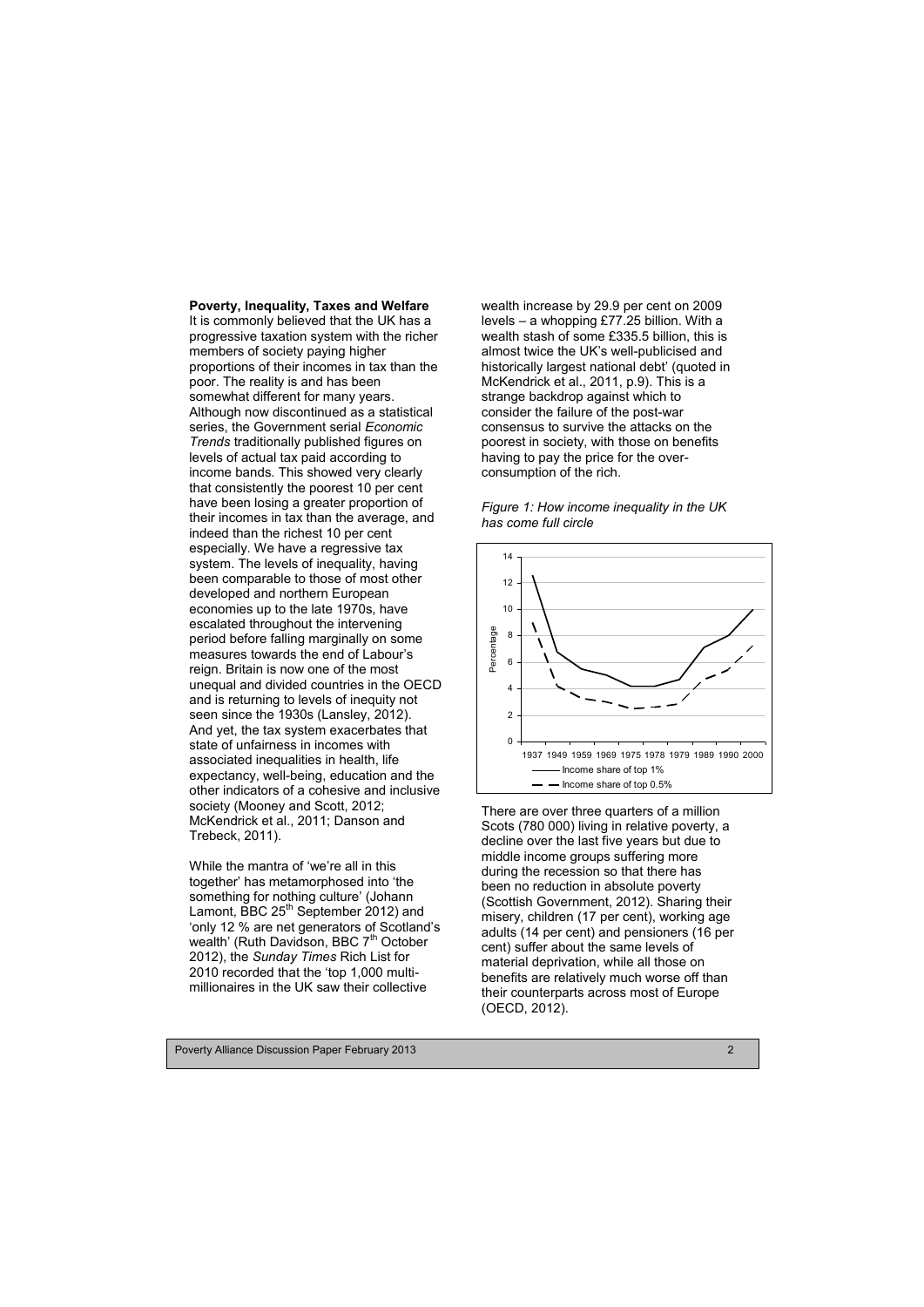Now in a period of protracted and severe austerity, this failure to defend the welfare state and so the most vulnerable in society over the past three decades means that deepening poverty and deprivation are hitting those least able to resist. At the same time the richest few have seen these unprecedented gains, and all during a recession. The devastating effects of the growing inequality since the mid-1970s continue to impact on the poorest in the community who have lost out through changes in the taxation and benefits systems. The move away from progressive direct taxation to regressive indirect taxation has led to the people on the lowest incomes paying a greater percentage in tax than those on the highest levels of income: and the working poor have been particularly hard hit. While on average we pay 33 per cent of our income in tax, and the richest face similar levels overall to the rest of us, for the poorest this rises to 36 per cent (Sinfield, 2011). And the primary reasons for the systematic regressive nature of taxation in the UK are Council Tax – even with council tax benefit – and indirect taxes (such as VAT) generally (Cooper et al., 2010).

*Figure 2: Top executive and employee pay compared, 2000-2011*



Addressing the causes of poverty in Scotland has long been a defining objective of those in Scotland – including the Poverty Alliance<sup>i</sup> and the Oxfam Poverty Programme<sup>ii</sup> - who believe that inclusive, happy and contented societies are also economically successful. Research by Wilkinson and Picket (2011) and Stiglitz (2012) as well as the publications closer to home by the Joseph Rowntree Foundation, Jimmy Reid Foundation, CPAG and others support the contention that a different economic and social model is required to really attack poverty in this country (Danson, 2012; Danson and Trebeck, 2011). The devolved powers at the disposal of the Scottish Government and Parliament, even as amended under the Scotland Act 2012, can have but limited impacts on inequality and poverty and so attention must be directed upwards to international forces and drivers (beyond the scope of this paper) and to the capacity within Scotland to allocate resources and to adjust taxes dedicated to fund local government. We now turn to consider the current system of local taxation before exploring what might be done to wage a war on poverty.

#### **Current system and problems**

The UK tax system is regressive (Jones, 2005). While indirect taxes take-up 28 per cent of gross and 31 per cent of disposable income for the poorest, they absorb only 14 per cent and 16 per cent, respectively, of the incomes of the richest. Critically, the only direct tax which exacerbates this is the Council Tax. The Council Tax system followed Conservative issues with the former rates and the need for revaluations which would redress the declines in the shares paid by property owners after sustained house price inflation, and the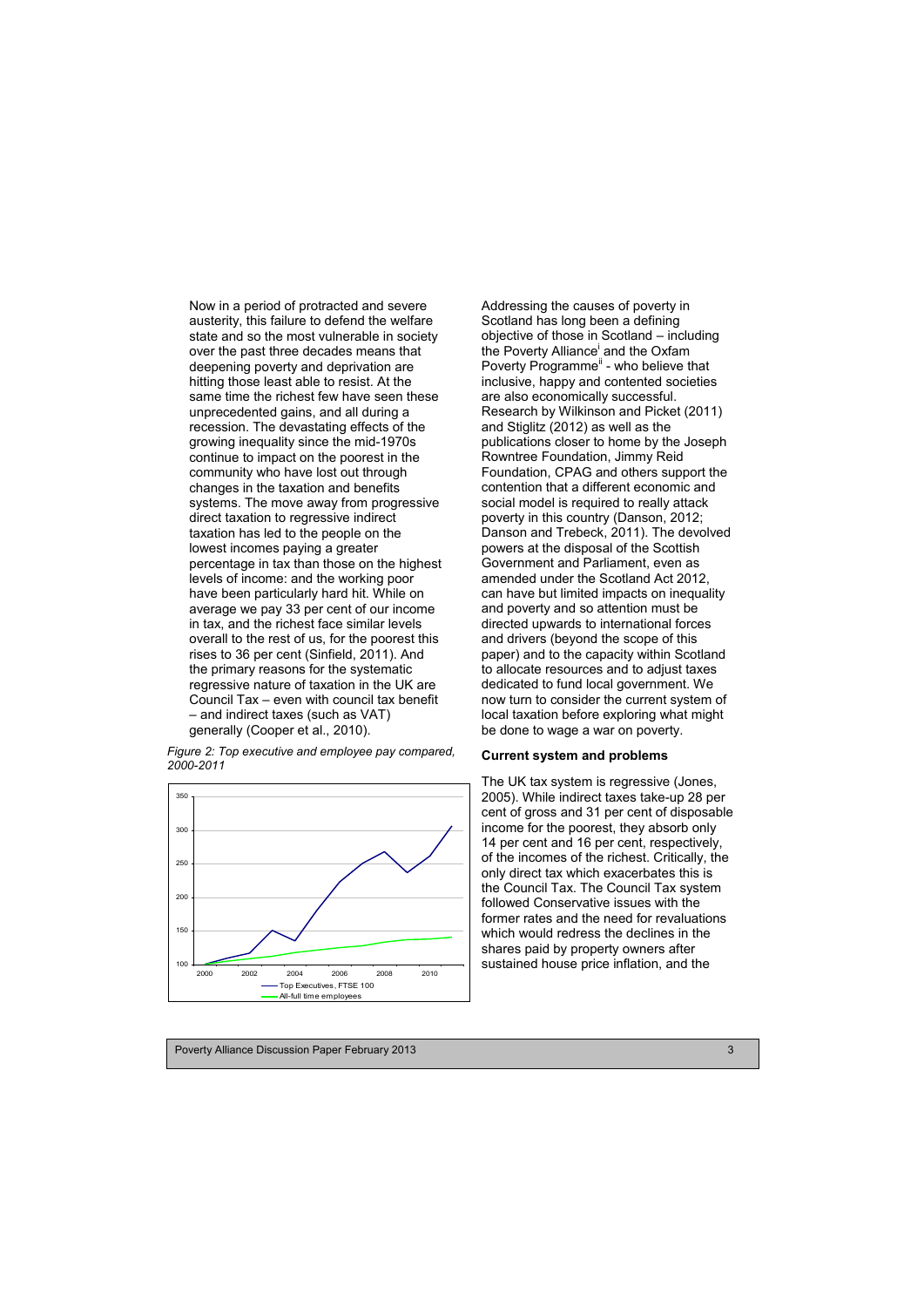disastrous experiment with the Poll Tax. The new Council Tax approach to local government financing was never intended to be progressive and from the outset contained a regressive element. The Council Tax bill for any house is determined by the valuation band in which the dwelling is placed, the tax levels set by the local council for the area and the personal circumstances of the people normally living there. Each house is included in one of eight broad bands on the local valuation list, ranging from A to H.

With local levels of this tax effectively frozen for the last five years and more, and as the actual rates levied did not vary by more than £3 per week for Band D dwellings across mainland Scotland, our analysis from 2007 can be applied as indicative of today's picture. On average, by 2007 "the Council Tax costs the poorest 4.9 per cent of their gross income – even after Council Tax deductions and Council Tax Benefits – but only 1.7 per cent for the richest" (Cooper et al., 2010). Welcomed initially as the replacement for the Poll Tax, albeit that it exacerbated the regressive nature of the tax system overall, by 2000 fuelled by the "gearing effect"<sup>iii</sup> and aboveinflation rises, the Council Tax caused significant antagonism. Having to fund expansions in centrally-sponsored service areas, by 2003 Council Tax bills had almost doubled while earnings were only up by half. The average Council Tax bill increased by almost 13 per cent in 2003 alone so that the average paid for a Band D home occupied by two adults was £1102—the first time it had exceeded £1000 (FT leader, September 23, 2003).

The Council Tax impacts particularly harshly on certain groups<sup>iv</sup>: for example, pensioners whose incomes do not match rises in average earnings. Proposals to modify the Tax to address such issue were explored by several commissions and inquiries including the "The Balance of Spending Review", a report from the New Policy Institute (NPI) produced alongside the Local Government Information Unit, the Lyons Committee and, particular to Scotland, the Burt inquiry into local government finance. To address the regressive element to the Tax, it was suggested that additional bands could be introduced at the top of the scale; however, this could only offer a partial solution, and then only if there was a close correlation between income and property values. Of course, for many pensioners, there is no such simple relationship and this tax is especially regressive for them. The obvious solution, proposed by the Layfield Commission in 1976, was to introduce local income taxation.

Applying the analyses and conclusions from the various reports and inquiries, proposals for a local income tax were encapsulated in The Council Tax Abolition and Service Tax Introduction (Scotland) Bill which went before the Scottish Parliament on February 1, 2006; this was rejected by the Parliament, however. The promise by the incoming minority SNP Government to follow a similar line and replace the tax with a different, flat rate local income tax also came to nought. In light of the threats for more radical solutions becoming too popular (see discussion on the proposals for a Scottish Service Tax based on incomes and ability to pay in Cooper et al., 2010), previous administrations launched inquiries into how the Council Tax could be reformed (Burt et al, 2006) or a flat rate local income tax introduced. The latter tended to be as regressive as the Council Tax and did not contribute to addressing the wider problems with the tax and benefit systems catalogued above; they also failed to offer to raise even the revenues of the present Council Tax. The political problems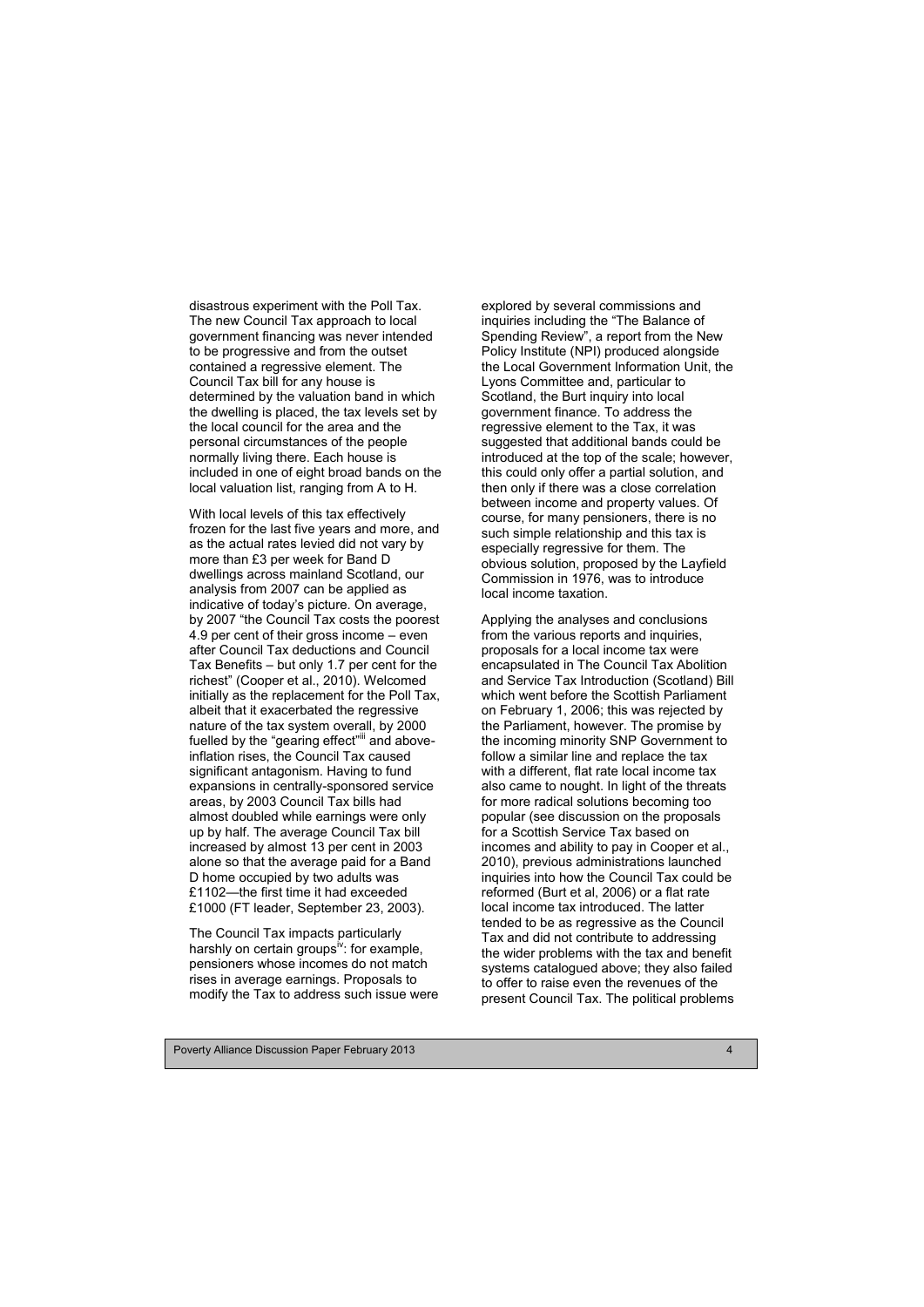of undertaking the occasional but inevitable and necessary revaluations of individual properties to ensure that differential house price and value inflation across bands was captured had postponed serious reviews of the Tax. As a means to postpone such debates, the Labour-LibDem Scottish Government established the Local Government Finance Review Committee under the lead of Peter Burt which reported to the Parliament and Government on different options and alternatives (Burt et al., 2006).

Amongst the conclusions of a wellresearched and argued report, the Committee rejected the introduction of a local income tax on the grounds that there were objections both in principle and in practice including: wealth, as well as income, should be taxed; additional income tax is a disincentive to work, which is economically undesirable; and yield would be more volatile than under a property tax" (Burt et al., 2006, p9). They also argued that they "were unable to recommend either continuation or reform of council tax" (2006, p.10). Ultimately they recommended "a new progressive Local Property Tax (LPT) be introduced, based on the capital value of individual properties and payable by households occupying properties (whether as owner-occupiers or as tenants) and by owners of second homes and unoccupied properties. LPT satisfies our criteria" (Burt et al., 2006, p.10). As the Green Party subsequently argued, while much of the analysis by the Committee was sound, a Land Value Tax would have been a superior solution so that the LPT, or more correctly the underpinnings for that development, should have led logically onto a proposal for further change along the lines of a land-based taxation.

Before exploring such alternatives to the Council Tax, the next section considers the short term freeze that should have allowed time for such opportunities to be examined properly.

#### **Impact of the Council Tax Freeze**

Initially introduced as a short-term measure before the intention to introduce some form of Local Income Tax (LIT), the freezing of Council Tax in Scotland is now entering its fifth consecutive year. The LIT appears to have been forgotten about, possibly due to economic priorities associated with the recession. The reasoning for the continuation of the freeze is due to its political popularity. The payment of public goods, such as the services provided by local authorities, exploits the classic 'free rider' problem. Everyone can benefit from the provision of a public good and there is every incentive not to pay for the provision if it is going to be provided anyway. Therefore, the individual derives a benefit from a freeze in council tax, less tax to pay, but the individual may not directly be affected by the reduction in service of a specific public good, and therefore 'freerides'. Of course, if everyone utilises the same logic then the individual(s) gain but 'society' loses.

Whilst Council Tax has been frozen. inflation has continued. If additional funding was not made available then the real value of service would decline. To compensate for inflation and in an attempt to maintain the real value of services provided, the Scottish Government originally transferred an additional £70 million per year to Scottish Councils. The Government now expects councils to finance this themselves from their general budgets. It is debatable whether this will happen given the anticipated cost of maintaining the same level of services in the near future.

According to Bell (2012), utilising the approach adopted by the Office of Budget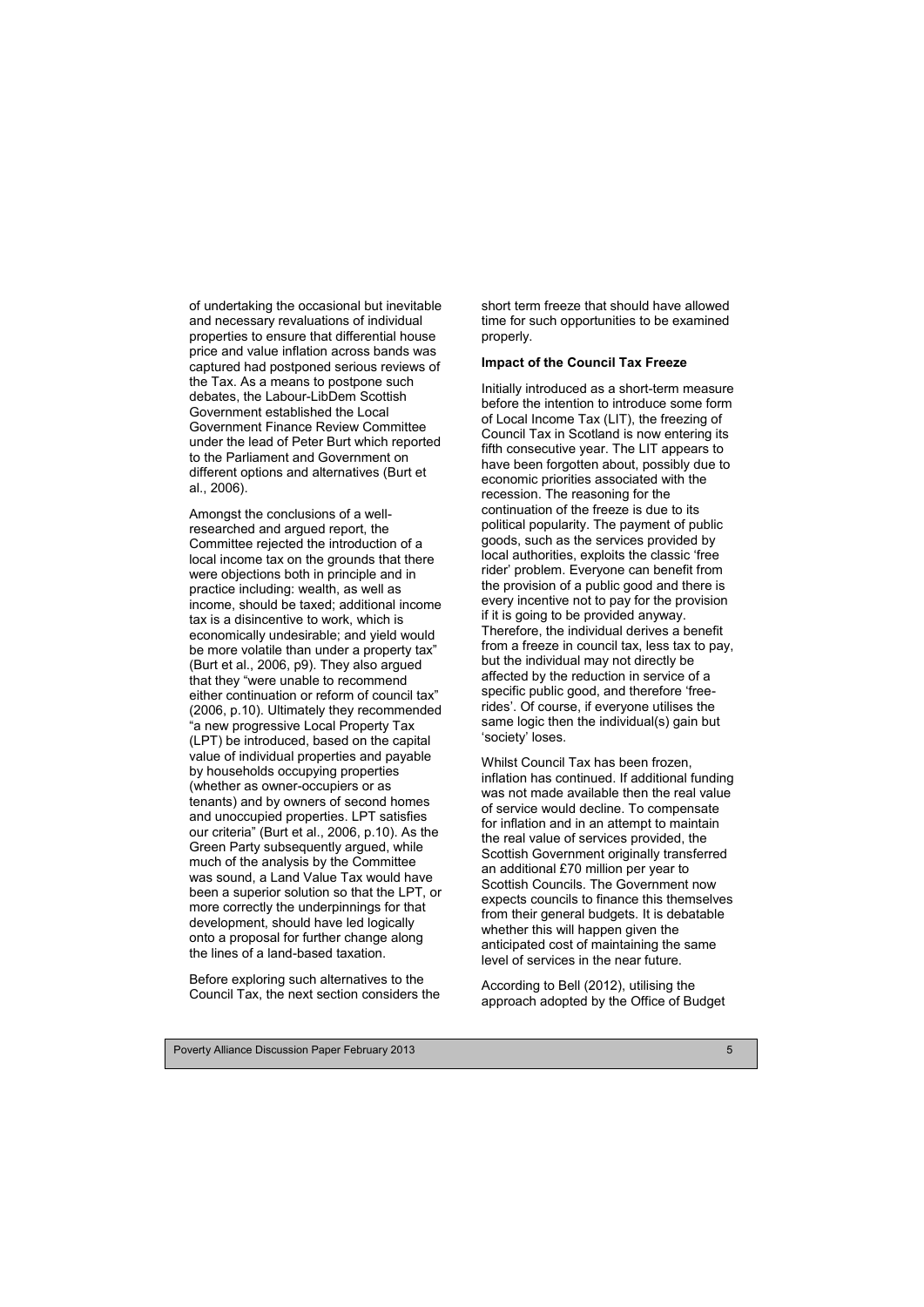Responsibility (OBR) in England, Scottish local authorities would need to generate an additional £300 million between 2012-13 and 2016-17 for the same level of service delivery to be maintained. The figure is calculated on the assumption that Council Tax levels in England would grow at around the same rate as price inflation over the period. If this degree of increase is not attained, then a larger compensation from the Scottish Government to Scottish local authorities would be required to maintain the same level of services. Bell (2012) argues that this will make local authorities even more dependent on central government, and hence less able to exercise autonomy over decision making.

The alternative would be to introduce 'efficiency' savings. Whilst such savings can be made, often they tend to be a 'oneoff' (for example, the merging of the police and fire services into one national administration will tend to suggest costs can be cut through redundancies and rationalisation amongst higher grades, leading to loss of experience as well as reduced duplication). Subsequently in such cases, as with continuing efficiency savings, there are the standard worsening terms and conditions as initial plans to contain services within diminishing budgets proves impossible. So, savings generated by austerity cuts will impact indirectly, with services eventually having to be reduced leading to the loss of employment and posts for many low paid workers. Job reductions may happen also through 'outsourcing', the creation of 'arms-length companies' or the placing of contracts with third sector organisations such as social enterprises, usually resulting in fewer jobs and employment with inferior pay and conditions.

It is argued that a further aspect of the Council Tax freeze is that it has favoured the owners of higher valued properties more than those in lower valued properties. It has been estimated that those in Band G and Band H homes will have saved £116.4 million since the start of the freeze in 2008- 09 (Sunday Herald 4 March 2012). The freeze benefits the higher valued properties because of the way Council Tax is structured. A Band H home is always twice the bill for a Band D home and three times the bill for a Band A home within each council area. The savings from the freeze work in the same way, a Band H home saves three times as much in cash terms as a Band A home. If the freeze continues on current trends, with subsidies offsetting the effects of inflation being felt elsewhere in household finances, then by the end of the Parliament in 2015-16 the country's Band G and H homes will have enjoyed a cumulative tax break of almost £300 million.

On the other hand, the Scottish Government argues that households on low to middle incomes appear to have a proportionally greater increase in net household income as a result of the freeze than households on higher incomes. Currently, low income households may be eligible for Council Tax Benefit (CTB)<sup>V</sup>.

## **Reform of Council Tax Benefit**

The UK Government is to abolish Council Tax Benefit (CTB) in April 2013 and reduce by 10 per cent the amount of funding available for its replacement. CTB is the support people on low incomes receive through local authorities to help households to pay their Council Tax. Anyone on a low income, with limited capital, is entitled to claim CTB. People on other benefits, for example income support or income based job-seekers allowance, can have all of their council tax paid; however, given that council tax is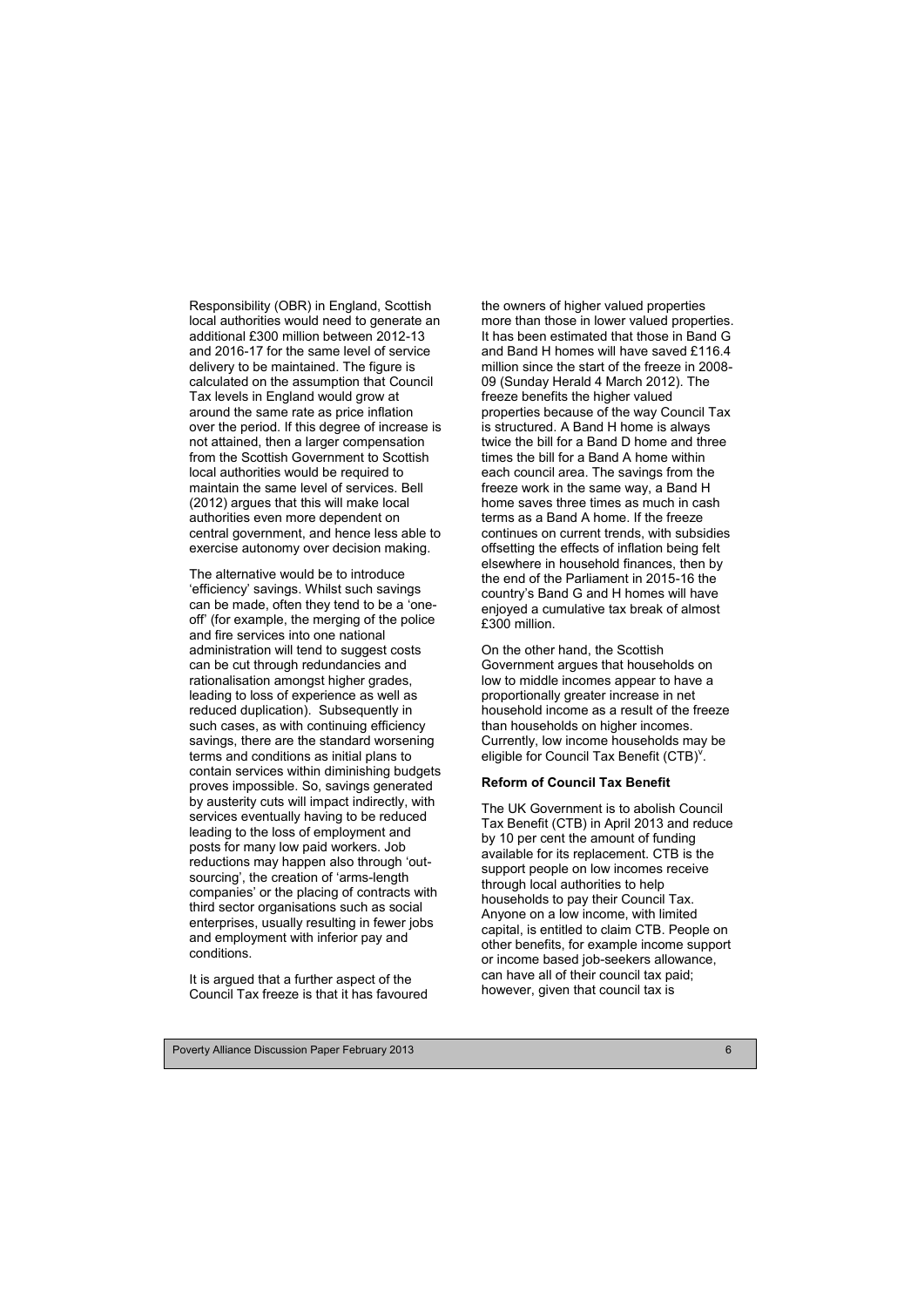calculated on a household basis, if other adults earning income are living in the same household, then an individual may not be entitled to the full amount of CTB. The people most affected by this change by the UK Government will be the people on the lowest incomes.

The implication of the changes at the UK level is to 'localise' CTB across England and the devolved nations. Grants are to be provided to each local authority in England and to the Welsh and Scottish governments, this will be 90 per cent of what was previously paid in CTB. There is no obligation for these bodies to implement the 10 per cent cut, the same level of benefit could be maintained, but the implication of this is that savings (and so cuts) will have to be made elsewhere. The UK government argues that this move to 'localism' will lead local authorities to pursue more enterprising activities which will result in greater employment opportunities<sup>vi</sup>.

However, a move away from a centralised system can create a greater administrative burden resulting in expenditure on a greater bureaucracy to oversee the new system. Additionally, it will provide a disincentive to increase Council Tax rates and can dissuade the provision of, for example, social housing. There have been accusations that the scheme will result in 'social-cleansing', that is, people on low incomes will no longer be able to afford housing in 'better-off' areas<sup>vii</sup>.

The Scottish Government has announced that it will not implement the 10 per cent cut in CTB in Scotland, at a cost of £40 million in the first financial year. The Scottish Government and COSLA, on behalf of local authorities, have agreed to cover the cost of this cut in 2013-14: the Scottish Government will provide £23

million and COSLA will provide £17 million<sup>viii</sup>. In effect, this means that the status quo can be maintained, again at some cost to local authorities. Whilst this approach in Scotland will lead to protection for the most vulnerable in society, whether this can be maintained in the longer term if, for example, the UK government continues to cut CTB progressively is debatable. The solution in the longer term would be to develop a local tax system which is suitable for redistribution purposes and serves to combat the regressive nature of the current council tax.

## **Alternatives and Tax Justice**

## **Land value tax**

## *Introduction*

A political and economic case has been made for replacing the Council Tax with a Land Value Tax (see for example, Jones, 2008). One of the underlying assumptions in the case for a Land Value Tax is that the value of land is not created by landowners, but first by nature (beautiful scenery, natural resources and so on) and second by other people and the community at large through their economic and social activities. This value includes the creation of infrastructure and improved services by the public sector through general taxation. But, when land is largely privately owned, land-owners, rather than the community as a whole, benefit from public sector expenditure. In effect, land owners profit at the expense of other people, especially those who do not own property (and so have to rent), and at the expense of society as a whole, whose investments in infrastructure and public services are responsible for rising land values.

In Scotland, while it is difficult to find exact figures, a significant amount of land is owned by a very few people. The total land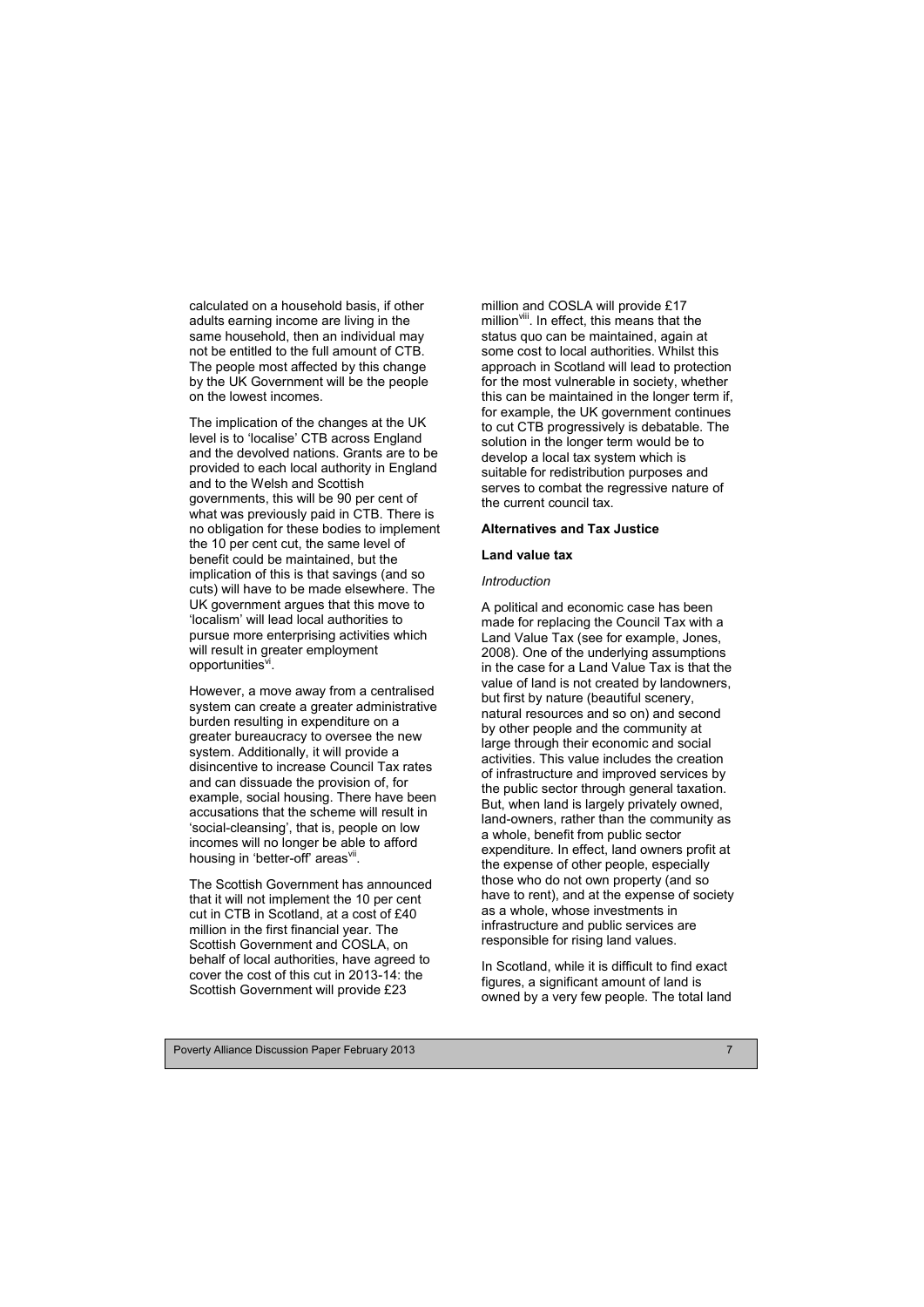mass of Scotland is 19,460,000 acres. Of this 18,925,000 acres are rural (15,722,000 acres are privately owned). The most telling land owning statistic is that 9,433,000 acres are owned by 969 people (Wightman, 2010). It has been reported that large landowners are also among the major recipients of subsidies from the EU; for example, the Sunday Herald revealed that between 2000 and 2004, around £115 million was given to the one hundred largest beneficiaries in Scotland. Renewable energy subsidies are also benefitting large landowners; it was reported in 2010 that the Duke of Roxburgh, who owns 55,136 acres, planned to develop a 48-turbine wind farm which "would generate an estimated £30m a year, shared with developers. About £17m of this would come from subsidies from consumers"ix.

## *Political support for a land value tax*

Land value taxation is supported by the Green Party. In 2003, Robin Harper won the support of the Scottish Parliament for a further investigation of land value tax (LVT) as a radical replacement for business rates *and* Council Tax. Harper won the backing of the SNP and some Liberal Democrats, while most Labour MSPs abstained and the Conservatives voted 'no'. A Joseph Rowntree Foundation Report (Tackling housing market volatility in the UK: a progress report) argued for a revaluation of property for Council Tax purposes "with a view to gradually transforming it into a national land and property tax"<sup>x</sup>. But as Travers (2012) argues, by far the most important element in considering any reform to local taxation is the fate of Margaret Thatcher following the introduction of the Community Charge in 1990. National politicians fear that if they *reform* a revenue source as visible and

unpopular as Council Tax they could be driven from office.

#### **Underlying Philosophy**

Land Value Tax was first proposed in the 19th century by Henry George, an American economist from Philadelphia. A foundation set up in his name still proselytises his ideas. They believe that landowners become richer with no productive effort on their part, because as population rises and as labour specializes, or as capital invents, they create a more productive economy, which raises the land value in the region, so that the rent rises with it, enriching the land owners. This was explained by Henry George's proposal as put forth in his 1879 book *Progress and Poverty*, which was written as a result of trying to consider why, in the advance of economic sufficiency, the rich were getting richer and the poor getting poorer. He reasoned that all economic activity is ultimately connected back to nature and its resources. The land (area, and natural resources, of which no human has created more) is used by individuals to create wealth; the wages of their labour. Some of this wealth is, in the form of capital goods, used to create more wealth; the interest returned on capital. Those who own the land charge rent to labour and capital to use the land. As regional development occurs, the land value increases, enriching the owners of land without any effort on their part. The land owners have an unfair advantage in land relative to the labourers and capitalists who do not own land. The land owners are able, through the rise in rent, to collect the increase in income that labour and capital achieve through specialization and invention.<sup>xi</sup>

Some supporters of a land value tax believe that it is counter-productive to try to redistribute wealth through progressive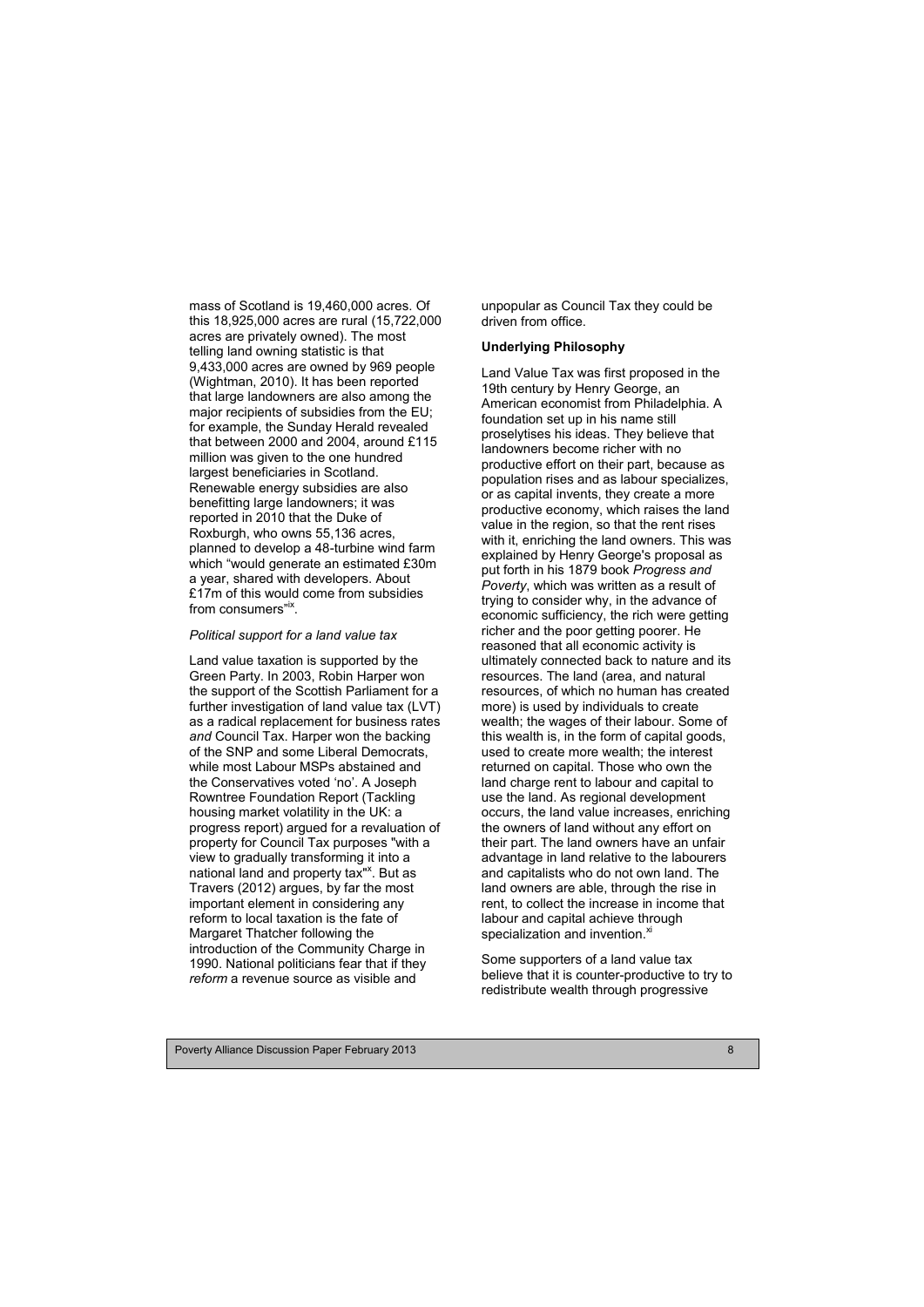income tax. They believe in fact that any form of taxation except for land value tax is going to dampen down the economy, reduce our verve for work and money making. To them, income tax punishes productivity and sales tax punishes the poor more than the rich. Indeed they also believe that even progressive forms of income and/or corporation tax cannot redistribute income.

It is also argued that LVT will encourage people to invest in and look after their land. Since land is taxed rather than buildings, this will encourage people to make the best use of their land, perhaps by building on it. Absentee landowners who allow land and property to deteriorate are discouraged, as are speculators who hold onto land without making any improvements. Development, on the other hand, which makes use of land, is encouraged.

The case for Land Value Tax is strengthened in a modern economy. It could be argued that the combined effects of globalization and the growth of the Internet could turn large areas of commerce into tax-avoidance zones. In these circumstances, governments wanting to maintain welfare states have either got to tax the products of the information revolution - like the proposed 'bit-tax' on digital data, which needs global agreement to be effective - or to find a domestic tax that is easy to raise and cannot be easily avoided. Since land cannot move (or be shipped to a tax haven), it is argued that land tax makes sense in a modern economy.

## **How it works in practice**

Of course there are many forms which a Land Value Tax could take*.* It could be levied as a split tax on both land and buildings. For example, Pittsburgh, Pennsylvania has operated a split tax since 1913. The land-value tax was kept at a low multiple of twice the rate of property tax, mainly at the behest of steel companies. By 1979, the steel industry was dying and so was Pittsburgh. So the city increased the land-value tax to five times the property tax rate. According to supporters of LVT, the result looks dramatic. Construction of commercial and industrial premises in the city rose by 70% in the 1980s over the previous decade. Today Pittsburgh has pretty much converted from heavy industry to being a service city. *But*, the city also subsidised companies wanting to develop.

One study compared the similar cities of Scranton and Wilkes-Barre. In 1979, Scranton doubled the land-value tax rate and abolished property taxes on new buildings. Wilkes-Barre stuck to a flat-rate property tax. By 1981, new building activity had increased by 22 per cent in Scranton and decreased by 44 per cent in Wilkes-Barre from the previous three years. The state government of Pennsylvania was so impressed that in 1998 it passed a law allowing all the state's major boroughs to introduce split-rate land and property taxes.

Variants of the tax, which is an annual charge for the occupation of land, as opposed to taxes on earnings, profits, or savings, have been adopted in Pennsylvania, New South Wales, Hong Kong, and Denmark. Allentown, Philadelphia introduced land value tax in  $1996$ <sup>xii</sup>.

## **Ways forward**

One suggestion would be to use an LVT in place of business rates. This would at least capture the large landowners who run hotels from their estates and farm the land. But it wouldn't capture Brian Souter's castle!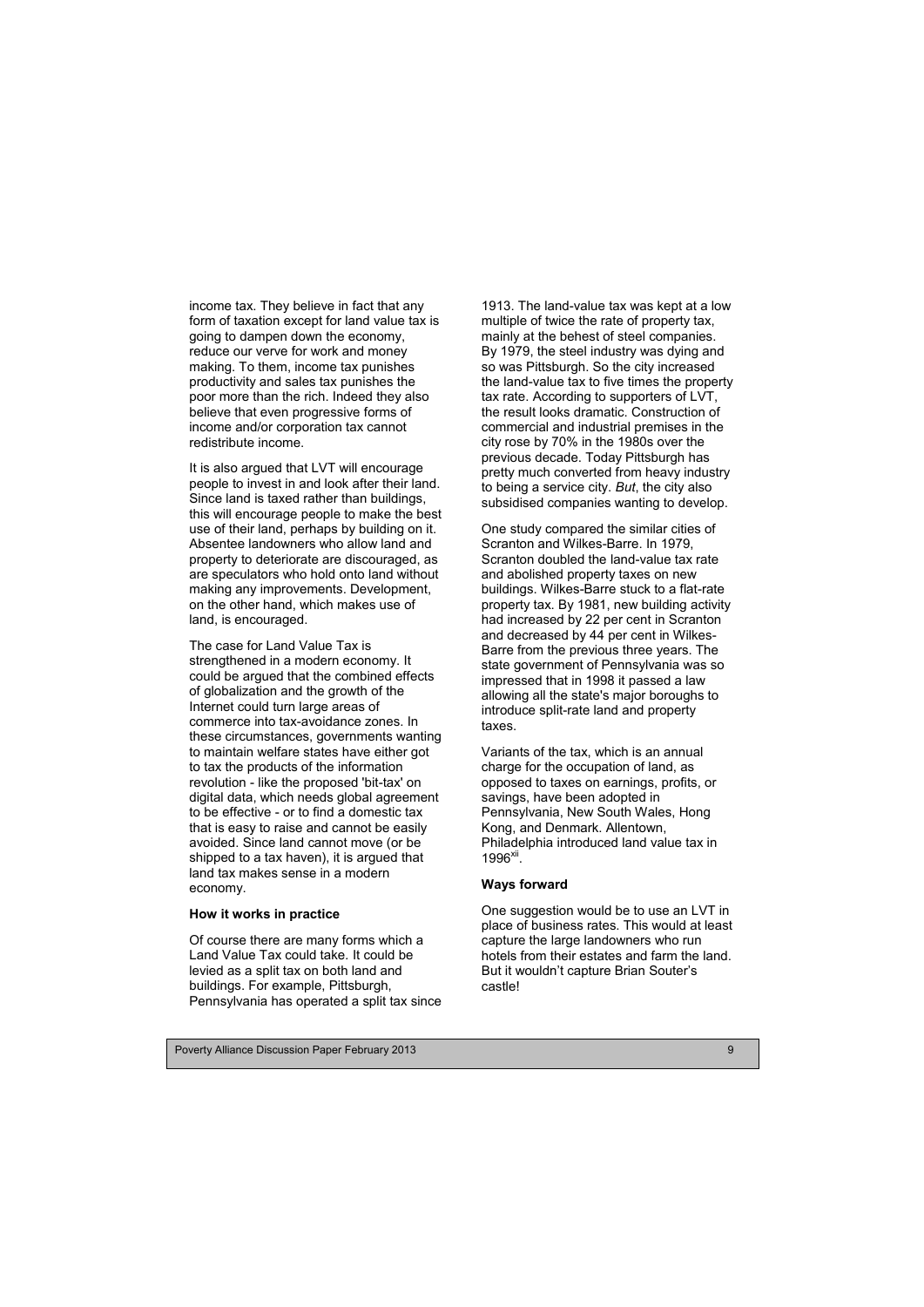Another possibility would be to try to close the tax loophole noted above which allows companies to avoid capital gains tax by setting up off-shore tax havens. It could be expected that this would generate significant sums of money.

If this isn't allowed, it might be possible to introduce this tax but only for companies which have made gains on sales of their Scottish land *but haven't paid the current Capital Gains Tax.* 

Mirroring developments in other EU countries, a good way forward might be to have a land value tax on properties over (say) £300,000 or with an acreage over a particular level.

# **An Alternative – a One-Off Wealth Tax**

Again reflecting discussions and initiatives in other EU member states, Professor Greg Philo has proposed a wealth tax in the form of a one-off tax levy of 20 per cent on the wealthiest 10 per cent of the population in the UK.

The proposed levy would be sufficient to pay off the national debt thereby avoiding the need for deep cuts in public services.

The calculations underpinning the proposal are that total personal wealth in the UK is £9,000bn; this wealth is mostly concentrated at the top, so the richest 10 per cent own £4,000bn, with an average per household of £4m. The bottom half of our society owns just 9 per cent. The wealthiest hold the bulk of their money in property or pensions, and some in financial assets and objects such as antiques and paintings.

A one-off tax of just 20 per cent on the wealth of the richest group would pay the national debt and dramatically reduce the deficit, since interest payments on the debt are a large part of government spending. This tax of 20 per cent, graduated so the very richest paid the most, would raise £800bn.

A YouGov poll from June 2010 suggested that 74 per cent of the population would favour a one-off tax on the wealthiest 6 million people in Britain<sup>xiii</sup>. The government statistics on wealth which underpin the proposed levy can be found at – [http://www.glasgowmediagroup.org/images](http://www.glasgowmediagroup.org/images/stories/pdf/wealth_in_gb_2006_2008_tcm77-169961.pdf) [/stories/pdf/wealth\\_in\\_gb\\_2006\\_2008\\_tcm](http://www.glasgowmediagroup.org/images/stories/pdf/wealth_in_gb_2006_2008_tcm77-169961.pdf) [77-169961.pdf.](http://www.glasgowmediagroup.org/images/stories/pdf/wealth_in_gb_2006_2008_tcm77-169961.pdf)

# **Conclusion**

The UK, and within that Scotland, is a deeply unequal and divided society. In terms of poverty, efficiency and performance, it compares unfavourably with many of the more successful economies in Europe (Danson, 2012). Levels of poverty and inequality are directly associated with these poor development indicators, and commentators forecast austerity and failure will continue many years into the future (e.g. Elliott and Atkinson, 2012). Within the constraints of the current devolution settlement, the Scottish Government has continued with the Council Tax freeze with the support of other parties but this is progressively limiting the capacity of local authorities to deliver the services that many of the poorest rely on to ameliorate their poverty and deprivation. Exacerbating the austerity cuts and the failure of successive Westminster governments to protect the poor and reverse cycles of inequality, the tax system is regressive and the Council Tax is a major contributor to that inequity. The Council Tax freeze has directly helped the poor who do not claim Council Tax Benefit and those who are just above the threshold for support; however, they have also been suffering the most from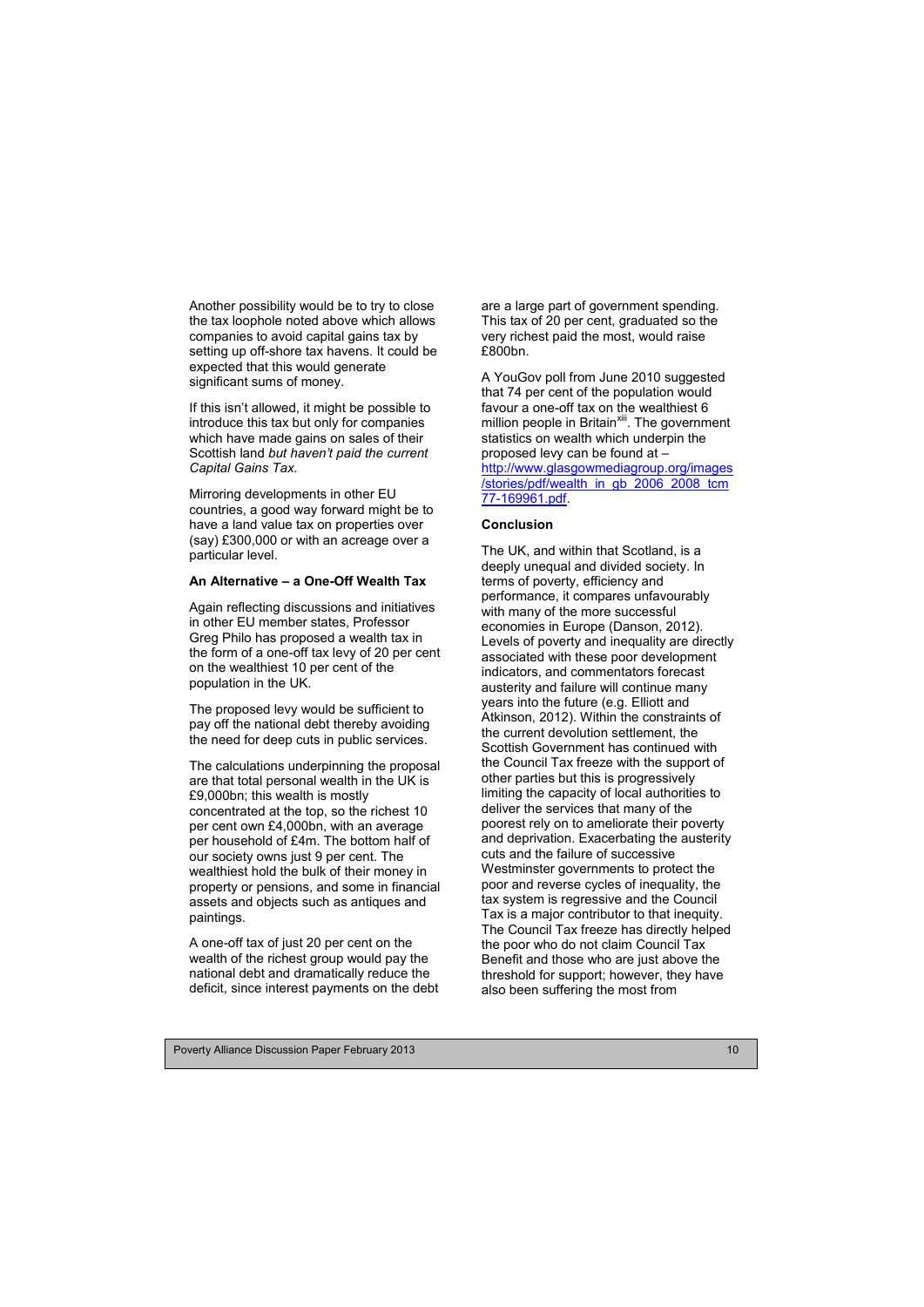increasing cuts in local council employment and services whilst higher income groups have benefited absolutely more from the freezing of the tax.

Our previous work (Cooper et al., 2010) explored these issues and led to the publication of a Bill for a progressive local income tax. But, even in that work we argued that in the longer term the Council Tax should be replaced with a tax based on land value. Given that the ownership of land is even more concentrated than incomes and other forms of property, it has been suggested here that, in the wider debates on Scotland's future, consideration should be given to introducing a land value tax. The UK public debt per capita is far in excess of our northern neighbours, approaching the position of being one of the highest in the OECD countries and soon to be surpassed by Iceland's which is falling. Therefore, it is also proposed that a wealth tax should be introduced, first as a one-off move to reverse the significant gains made by the richest during the recession and to raise revenues to begin to address the austerity cuts of the current period. That tackling the deprivation and unhappiness of the poor should be a priority in Scotland's immediate future should go without saying at this time, the obverse of this campaign is the need to tax away the unearned fortunes of the rich to pay for the attack on poverty.

#### **About the authors**

*Christine Cooper is a Professor in the Department of Accounting and Finance at the University of Strathclyde Business School* 

*Mike Danson is Professor of Enterprise Policy at Heriot-Watt University* 

*Geoff Whittam is a Reader at the University of the West of Scotland* 

*The views expressed in this discussion paper do not necessarily reflect those of the Poverty Alliance.* 

#### **Bibliography**

Bell, D. (2012)

[http://www.scottish.parliament.uk/S4\\_FinanceCom](http://www.scottish.parliament.uk/S4_FinanceCommittee/General%20Documents/Budgert_Adviser_Report_on_the_Draft_Scottish_Budget_2013-14_Final.pdf) [mittee/General%20Documents/Budgert\\_Adviser\\_R](http://www.scottish.parliament.uk/S4_FinanceCommittee/General%20Documents/Budgert_Adviser_Report_on_the_Draft_Scottish_Budget_2013-14_Final.pdf) eport on the Draft Scottish Budget 2013-[14\\_Final.pdf](http://www.scottish.parliament.uk/S4_FinanceCommittee/General%20Documents/Budgert_Adviser_Report_on_the_Draft_Scottish_Budget_2013-14_Final.pdf) 

Burt, P., Baillie, J., Daniels, P. and Lowe, J. (2006) *A Fairer Way: Report by the Local Government Finance Review Committee*, [http://www.scotland.gov.uk/Publications/2006/11/06](http://www.scotland.gov.uk/Publications/2006/11/06105402/0) [105402/0](http://www.scotland.gov.uk/Publications/2006/11/06105402/0) 

Cooper, C., Danson, M. and Whittam, G. (2010) 'The neoliberal project – local taxation intervention in Scotland', *Critical Perspectives on Accounting*, 21, 195-210

Danson, M. (2012) 'Whose economy? Scotland in Northern Europe: balancing dynamic economies with greater social equality', presentation to The Economy, Energy and Tourism Committee 4th annual joint seminar with the STUC on "Growth versus the Scottish Government's 'Golden Rules' and Economic Strategy", 21st February 2012.

Danson, M. and Trebeck, K. (2011) *Whose Economy?*, Oxfam, [http://policy](http://policy-practice.oxfam.org.uk/publications/whose-economy-seminar-papers-complete-series-188809)[practice.oxfam.org.uk/publications/whose-economy](http://policy-practice.oxfam.org.uk/publications/whose-economy-seminar-papers-complete-series-188809)[seminar-papers-complete-series-188809](http://policy-practice.oxfam.org.uk/publications/whose-economy-seminar-papers-complete-series-188809) 

Elliott, L. and Atkinson, D. (2012) *Going South. Why Britain will have a Third World Economy by 2014*, Palgrave Macmillan, Basingstoke.

Jones, F. (2005) 'The effects of taxes and benefits on household income, 2003–04', *Economic Trends (July)*, 15–54